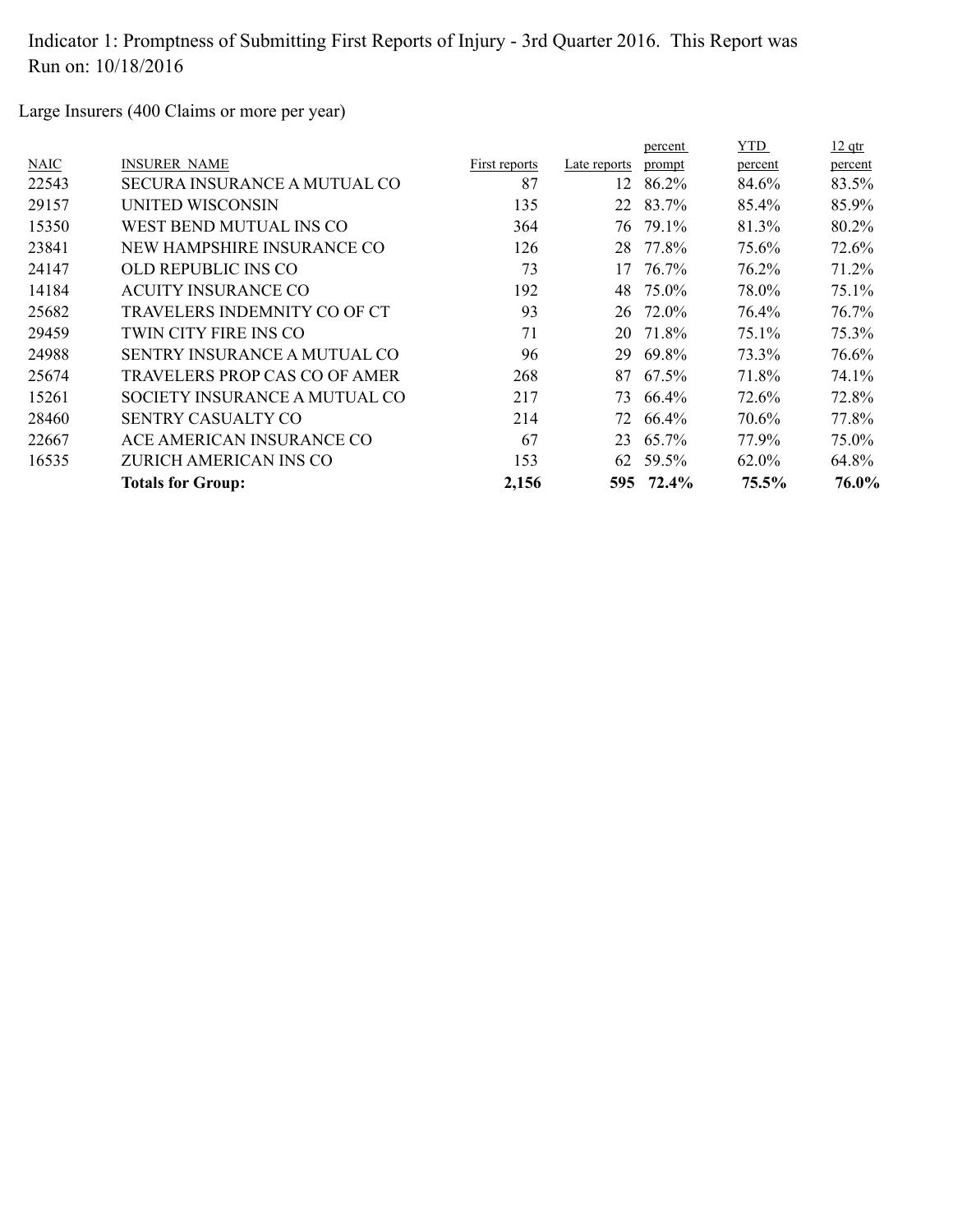Medium Size Insurers (65 -399 Claims or more per year)

|             |                                      |                      |                | percent  | <b>YTD</b> | $12$ qtr |
|-------------|--------------------------------------|----------------------|----------------|----------|------------|----------|
| <b>NAIC</b> | <b>INSURER NAME</b>                  | <b>First reports</b> | Late reports   | prompt   | percent    | percent  |
| 11527       | LEAGUE OF WIS MUNICIPALITIES MUTUA   | 17                   | $\mathbf{1}$   | 94.1%    | 92.9%      | 91.6%    |
| 13935       | FEDERATED MUTUAL INS CO              | 25                   |                | 2 92.0%  | 91.1%      | 91.9%    |
| 11374       | <b>SFM MUTUAL INS CO</b>             | 51                   |                | 6 88.2%  | 89.4%      | 87.6%    |
| 10166       | ACCIDENT FUND INS CO OF AMERICA      | 30                   | $\overline{4}$ | 86.7%    | 87.6%      | 88.7%    |
| 21458       | EMPLOYERS INSURANCE CO OF WAUSAU     | 20                   | $\overline{3}$ | 85.0%    | 87.3%      | 80.5%    |
| 19445       | NATIONAL UNION FIRE INS CO OF PITTSB | 37                   | 7              | 81.1%    | 87.3%      | 84.2%    |
| <b>SI</b>   | <b>DEPT OF ADMINISTRATION</b>        | 95                   | 13             | 86.3%    | 86.8%      | 83.0%    |
| 11371       | <b>GREAT WEST CASUALTY CO</b>        | 27                   | 5              | 81.5%    | 86.6%      | 79.9%    |
| 14303       | <b>INTEGRITY MUTUAL INS CO</b>       | 22                   | 5              | 77.3%    | 86.2%      | 87.2%    |
| 13986       | FRANKENMUTH MUTUAL INS CO            | 25                   | $\mathfrak{Z}$ | 88.0%    | 85.5%      | 86.5%    |
| 15377       | WESTERN NATIONAL MUTUAL INS CO       | 30                   | 4              | 86.7%    | 85.1%      | 82.7%    |
| 21407       | <b>EMCASCO INSURANCE CO</b>          | 65                   | 14             | 78.5%    | 83.4%      | 86.5%    |
| 40142       | AMERICAN ZURICH INS CO               | 107                  | 15             | 86.0%    | 83.4%      | 74.3%    |
| 23035       | LIBERTY MUTUAL FIRE INS CO           | 26                   | 9              | 65.4%    | 83.3%      | 82.5%    |
| 19275       | AMERICAN FAMILY MUTUAL INS CO        | 34                   | 8              | 76.5%    | 83.2%      | 74.9%    |
| 24830       | CITIES & VILLAGES MUTUAL INS CO      | 21                   |                | 4 81.0%  | 82.1%      | 83.5%    |
| 25402       | <b>EMPLOYERS ASSURANCE CORP</b>      | 35                   | $\overline{2}$ | 94.3%    | 81.7%      | 74.0%    |
| 22659       | <b>INDIANA INSURANCE CO</b>          | 9                    |                | 4 55.6%  | 81.5%      | 58.0%    |
| 24554       | XL INSURANCE AMERICA INC             | 23                   | 5              | 78.3%    | 81.4%      | 72.7%    |
| 12262       | PENN MFRS ASSOCIATION INS CO         | 17                   | 1              | 94.1%    | 80.5%      | 65.5%    |
| 31895       | AMERICAN INTERSTATE INS CO           | 24                   | $\overline{4}$ | 83.3%    | 80.0%      | 74.3%    |
| 10677       | CINCINNATI INSURANCE CO              | 46                   | 12             | 73.9%    | 79.1%      | 73.1%    |
| <b>SI</b>   | <b>KOHLER CO</b>                     | 12                   | $\mathbf{1}$   | 91.7%    | 78.7%      | 72.7%    |
| SI          | <b>CITY OF MILWAUKEE</b>             | 116                  | 25             | 78.4%    | 78.2%      | 78.5%    |
| 29424       | HARTFORD CASUALTY INS CO             | 12                   | 1              | 91.7%    | 78.0%      | 76.5%    |
| 13021       | UNITED FIRE & CASUALTY CO            | 19                   | 6              | 68.4%    | 77.8%      | 70.8%    |
| 24449       | REGENT INSURANCE CO                  | 35                   | 8              | 77.1%    | 77.2%      | 72.3%    |
| 25666       | TRAVELERS INDEMNITY CO OF AMERICA    | 23                   | 9              | 60.9%    | 74.5%      | 75.6%    |
| 15091       | <b>RURAL MUTUAL INS CO</b>           | 80                   | 22             | 72.5%    | 72.9%      | 73.5%    |
| 19950       | WILSON MUTUAL INS CO                 | 24                   | 7              | 70.8%    | 72.7%      | 74.6%    |
| 23434       | MIDDLESEX INSURANCE CO               | 80                   | 21             | 73.8%    | 72.1%      | 75.0%    |
| 18988       | <b>AUTO OWNERS INS CO</b>            | 36                   |                | 12 66.7% | 72.0%      | 79.7%    |
| 18767       | CHURCH MUTUAL INSURANCE CO           | 18                   | 4              | 77.8%    | 71.0%      | 62.7%    |
| 11150       | ARCH INSURANCE CO                    | 39                   | 14             | 64.1%    | 69.7%      | 75.7%    |
| 19429       | <b>INSURANCE CO OF STATE OF PA</b>   | 42                   | 15             | 64.3%    | 69.4%      | 67.3%    |
| 26271       | ERIE INSURANCE EXCHANGE              | 50                   | 15             | 70.0%    | 68.9%      | 76.8%    |
| <b>SI</b>   | FEDERAL EXPRESS CORPORATION          | 12                   | 4              | 66.7%    | 68.4%      | 67.7%    |
| 20702       | ACE FIRE UNDERWRITERS INSURANCE CO   | 158                  |                | 59 62.7% | 67.6%      | 70.1%    |
| 42404       | <b>LIBERTY INSURANCE CORP</b>        | 36                   | 11             | 69.4%    | 67.0%      | 74.3%    |
| 23817       | ILLINOIS NATIONAL INS CO             | 53                   | 15             | 71.7%    | 66.2%      | 66.2%    |
| SI          | MILWAUKEE BOARD OF SCHOOL DIR        | 26                   | 11             | 57.7%    | 66.2%      | 67.9%    |
| 20397       | VIGILANT INSURANCE CO                | 15                   | $\mathfrak{Z}$ | 80.0%    | 64.0%      | 66.5%    |
| SI          | UW-SYSTEM ADMINISTRATION             | 26                   | 5              | 80.8%    | 63.3%      | 65.1%    |
| 19259       | SELECTIVE INS CO OF SOUTH CAROLINA   | 25                   | 12             | 52.0%    | 63.2%      | 53.0%    |
| 37885       | XL SPECIALTY INSURANCE COMPANY       | 39                   |                | 15 61.5% | 62.9%      | 66.7%    |
| 20281       | FEDERAL INSURANCE CO                 | 21                   | 9              | 57.1%    | $60.0\%$   | 58.9%    |
| 15105       | SAFETY NATIONAL CASUALTY CORP        | 30                   |                | 12 60.0% | $60.0\%$   | 68.8%    |
|             |                                      |                      |                |          |            |          |
| 14176       | HASTINGS MUTUAL INS CO               | 26                   |                | 14 46.2% | 55.8%      | 51.9%    |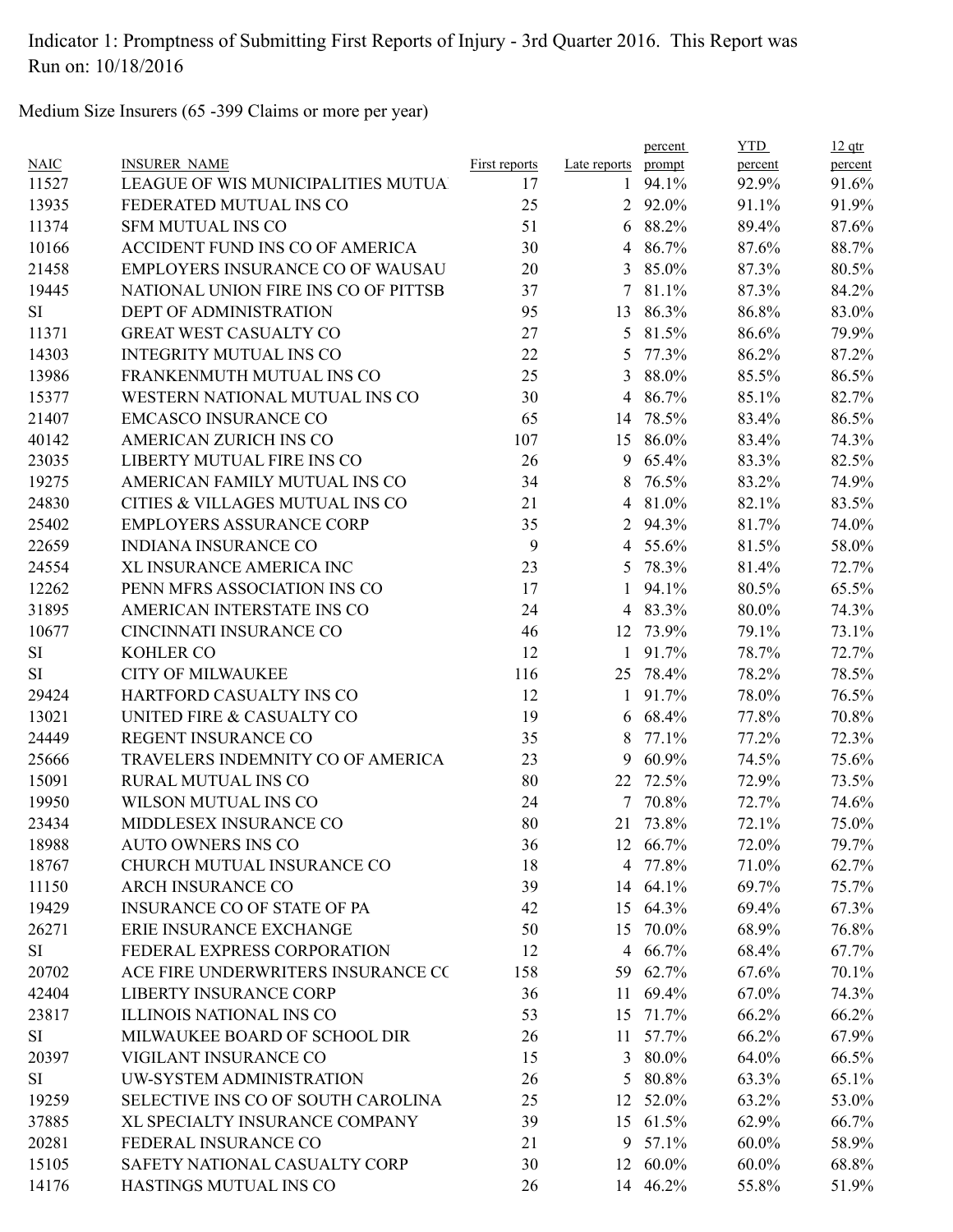Medium Size Insurers (65 -399 Claims or more per year)

|             | <b>Totals for Group:</b>         | 1,925         |                 | 502 73.9%  | 74.9%      | 75.0%         |
|-------------|----------------------------------|---------------|-----------------|------------|------------|---------------|
| <b>SI</b>   | <b>CITY OF MADISON</b>           | 23            | 10.             | 56.5%      | 49.4%      | 62.0%         |
| 33600       | L M INSURANCE CORP               | 30            | 13              | 56.7%      | 50.6%      | 53.4%         |
| 31534       | CITIZENS INSURANCE CO OF AMERICA | 10            |                 | 6 $40.0\%$ | 51.6%      | 68.8%         |
| 20494       | <b>TRANSPORTATION INS CO</b>     | 23            | 12 <sub>1</sub> | 47.8%      | 53.3%      | 68.3%         |
| <b>NAIC</b> | <b>INSURER NAME</b>              | First reports | Late reports    | prompt     | percent    | percent       |
|             |                                  |               |                 | percent    | <b>YTD</b> | <u>12 qtr</u> |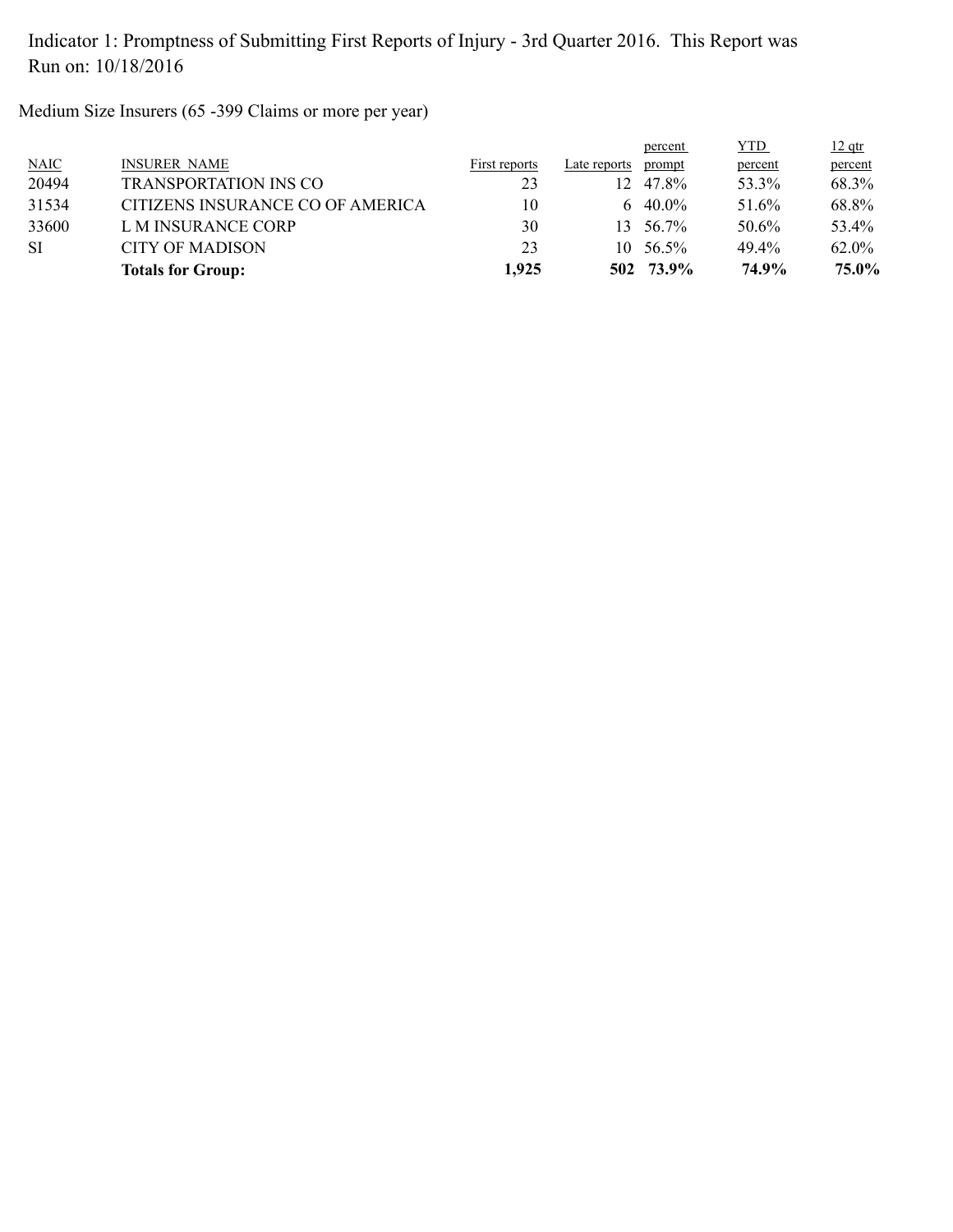Small Size Insurers (Less than 65 Claims per year)

|             |                                    |                      |                | percent        | <b>YTD</b> | $12$ qtr |
|-------------|------------------------------------|----------------------|----------------|----------------|------------|----------|
| <b>NAIC</b> | <b>INSURER NAME</b>                | <b>First reports</b> | Late reports   | prompt         | percent    | percent  |
| <b>SI</b>   | FEDEX FREIGHT INC                  | 6                    | $\overline{0}$ | 100.0%         | 100.0%     | 96.2%    |
| <b>SI</b>   | <b>MARTEN TRANSPORT LTD</b>        | 8                    |                | $0$ 100.0%     | 100.0%     | 93.5%    |
| 12305       | ACCIDENT FUND NATIONAL INS CO      | 11                   |                | 2 81.8%        | 93.8%      | 91.1%    |
| 12006       | DISTRICTS MUTUAL INS               | $\overline{4}$       | $\theta$       | 100.0%         | 84.0%      | 90.8%    |
| <b>SI</b>   | SSM HEALTH CARE OF WISCONSIN INC   | 16                   | 1              | 93.8%          | 92.5%      | 90.6%    |
| 24112       | <b>WESTFIELD INSURANCE CO</b>      | 9                    | $\theta$       | 100.0%         | 89.3%      | 90.0%    |
| 33588       | FIRST LIBERTY INS CORP             | 6                    | $\theta$       | 100.0%         | 92.3%      | 89.7%    |
| 36463       | DISCOVER PROPERTY & CASUALTY INSUF | $\theta$             | $\theta$       | $0.0\%$        | 100.0%     | 89.2%    |
| SI          | USF HOLLAND LLC                    | 8                    | $\theta$       | 100.0%         | 96.0%      | 88.7%    |
| $\rm SI$    | <b>COLUMBIA ST MARY'S INC</b>      | 13                   |                | 4 69.2%        | 82.6%      | 88.0%    |
| SI          | THE VOLLRATH COMPANY LLC           | 3                    |                | 2 33.3%        | 50.0%      | 86.6%    |
| 26042       | WAUSAU UNDERWRITERS INS CO         | $\overline{2}$       | $\theta$       | 100.0%         | 85.7%      | 86.0%    |
| 10351       | FIRST DAKOTA INDEMNITY COMPANY     | 6                    | $\theta$       | 100.0%         | 82.1%      | 85.9%    |
| 36234       | PREFERRED PROFESSIONAL INS CO      | $\boldsymbol{0}$     | $\theta$       | $0.0\%$        | 81.3%      | 84.9%    |
| 34789       | 21ST CENTURY CENTENNIAL INS CO     | 26                   | 4              | 84.6%          | 88.7%      | 84.9%    |
| 32700       | <b>OWNERS INS CO</b>               | 14                   |                | 2 85.7%        | 81.3%      | 84.6%    |
| 43575       | INDEMNITY INSURANCE CO OF NORTH AN | 1                    | $\theta$       | 100.0%         | 72.7%      | 84.5%    |
| 12304       | ACCIDENT FUND GENERAL INSURANCE C  | 9                    | 3              | 66.7%          | 79.3%      | 83.9%    |
| 20109       | <b>BITCO NATIONAL INS CO</b>       | 4                    | 2              | 50.0%          | 86.7%      | 83.5%    |
| SI          | <b>BRUNSWICK CORPORATION</b>       | 5                    | $\theta$       | 100.0%         | 90.9%      | 83.3%    |
| SI          | JOY GLOBAL SURFACE MINING INC      | $\boldsymbol{0}$     | $\overline{0}$ | $0.0\%$        | 57.1%      | 82.5%    |
| 21261       | ELECTRIC INSURANCE CO              | $\overline{2}$       | $\theta$       | 100.0%         | 100.0%     | 82.4%    |
| SI          | <b>CITY OF KENOSHA</b>             | 5                    | $\overline{0}$ | 100.0%         | 86.7%      | 82.4%    |
| SI          | <b>KWIK TRIP INC</b>               | 15                   |                | 2 86.7%        | 79.6%      | 81.8%    |
| 13692       | DONEGAL MUTUAL INS CO              | 7                    |                | 85.7%          | 90.3%      | 81.5%    |
| 21415       | <b>EMPLOYERS MUTUAL CAS CO</b>     | 9                    | 2              | 77.8%          | 66.7%      | 81.4%    |
| 23043       | LIBERTY MUTUAL INS CO              | $\boldsymbol{0}$     | $\overline{0}$ | $0.0\%$        | 80.0%      | 80.5%    |
| <b>SI</b>   |                                    | 13                   |                | 92.3%          | 82.1%      |          |
|             | <b>TARGET CORP (STORES)</b>        |                      | 1              |                |            | 80.3%    |
| 26956       | WIS COUNTY MUTUAL INS CORP         | 12                   | 3              | 75.0%          | 84.8%      | 80.3%    |
| 20508       | VALLEY FORGE INS CO                | 9                    | 3              | 66.7%          | 80.8%      | 80.2%    |
| <b>SI</b>   | NEWPAGE WISCONSIN SYSTEM INC       | 0                    | $\overline{0}$ | $0.0\%$        | $0.0\%$    | 80.0%    |
| 24228       | PEKIN INSURANCE CO                 | 18                   | 5              | 72.2%          | 75.0%      | 77.6%    |
| 19682       | HARTFORD FIRE INSURANCE CO         | 4                    | $\overline{2}$ | 50.0%          | 50.0%      | 77.4%    |
| 10998       | MICHIGAN COMMERCIAL INS MUTUAL     |                      |                | $1\quad 0.0\%$ | $0.0\%$    | 77.2%    |
| 19410       | COMMERCE & INDUSTRY INS CO         | 7                    |                | 1 85.7%        | 76.7%      | 76.0%    |
| SI          | MILWAUKEE TRANSPORT SERVICES INC   | 4                    | $\overline{0}$ | 100.0%         | 85.7%      | 75.7%    |
| 26069       | WAUSAU BUSINESS INS CO             | 0                    | $\overline{0}$ | $0.0\%$        | 100.0%     | 75.0%    |
| 28258       | CONTINENTAL INDEMNITY COMPANY      | 3                    | $\Omega$       | 100.0%         | 61.1%      | 75.0%    |
| SI          | CNH AMERICA LLC                    | 5                    |                | $0$ 100.0%     | 72.2%      | 74.4%    |
| 11250       | <b>COMMUNITY INS CORP</b>          | 6                    | $\overline{2}$ | 66.7%          | 85.0%      | 73.9%    |
| 37257       | PRAETORIAN INS CO                  | 13                   |                | 5 61.5%        | 75.9%      | 72.3%    |
| 25143       | STATE FARM FIRE & CASUALTY CO      | 4                    | 1              | 75.0%          | 55.2%      | 71.7%    |
| 39217       | QBE INSURANCE CORPORATION          | 1                    | $\overline{0}$ | 100.0%         | 80.0%      | 71.3%    |
| <b>SI</b>   | <b>ASCENSION HEALTH</b>            | $\theta$             | $\overline{0}$ | $0.0\%$        | $0.0\%$    | 69.2%    |
| 19038       | TRAVELERS CASUALTY & SURETY CO     | 12                   |                | 4 66.7%        | 71.9%      | 69.1%    |
| 25615       | <b>CHARTER OAK FIRE INS CO</b>     | 11                   |                | 3 72.7%        | 77.8%      | 66.9%    |
| <b>SI</b>   | <b>COUNTY OF MILWAUKEE</b>         | 8                    |                | 7 12.5%        | 35.3%      | 66.8%    |
| 24414       | <b>GENERAL CAS CO OF WI</b>        | 11                   |                | 4 63.6%        | 63.0%      | 66.4%    |